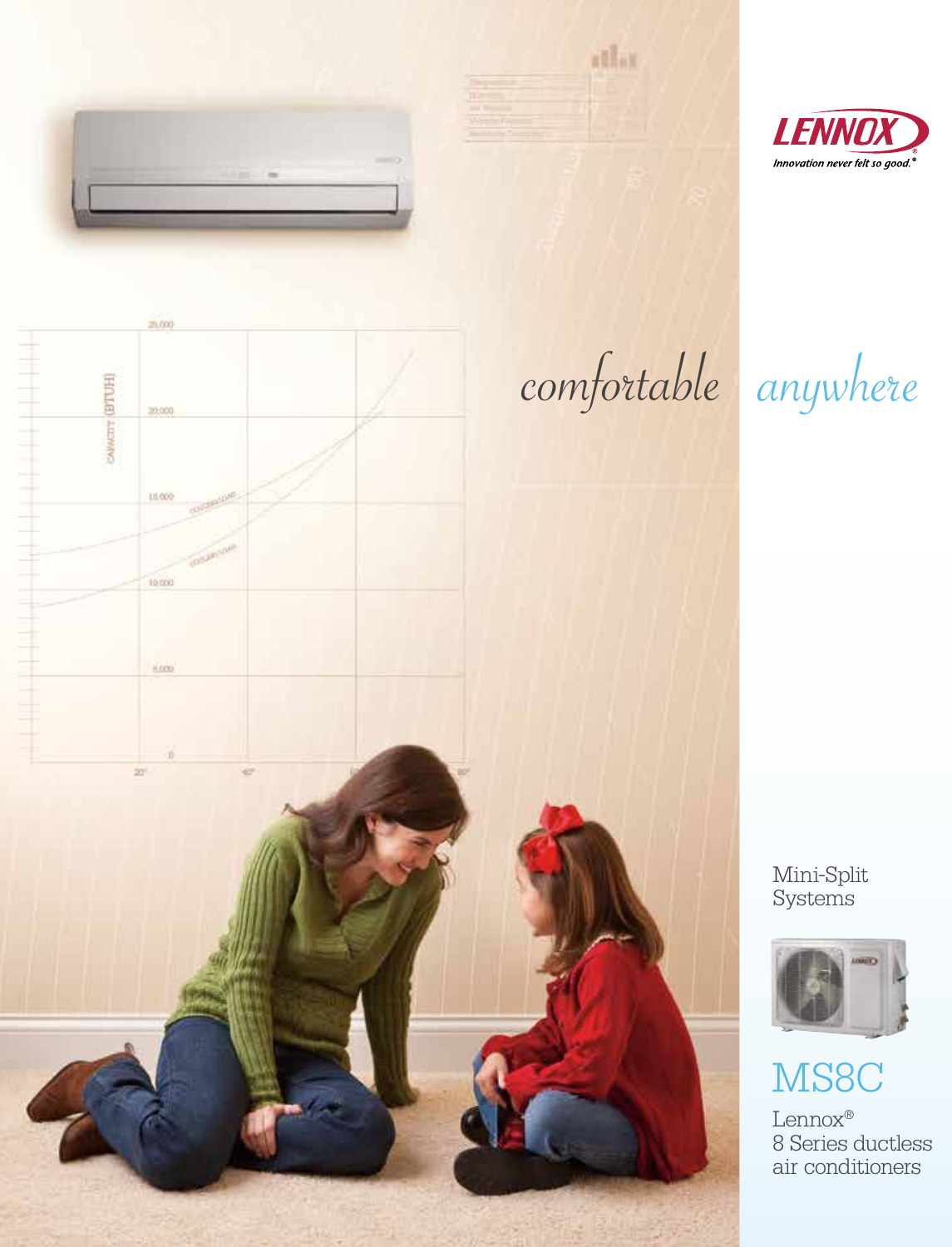## Get year-round comfort anywhere you want

Lennox® 8 Series Ductless Mini-Split air conditioners provide a smart, energy-efficient way to cool a specific room in your home. Maybe you have a sunroom that's just a little too warm in the summer. Or a room addition that isn't connected to your ductwork. Perhaps you have a media room that generates a lot of extra heat. Now, thanks to Lennox, any room can be comfortable without a complicated installation.



### A proud new addition to the Lennox family

For decades, Lennox has been trusted to deliver unsurpassed innovation in home comfort. Mini-Split air conditioners are no exception. Each one is designed to deliver ultra-quiet comfort wherever you need it—all in a small, attractive package that blends into any room. And with efficiency ratings up And with emclency ratings up<br>to 22 SEER Mini-Split systems can keep you comfortable without generating high utility<br>bills. Thoy're also protected by bills. They're also protected by a 5-year limited parts warranty a b-year immed parts w<br>(includes compressor).\*

#### Smart, secure and very comfortable

When only certain rooms need cooling, MS8C Mini-Split air conditioners provide an ideal solution. Unlike window units, a Mini-Split system doesn't leave you vulnerable to insects, weather elements and theft.

Designed for easy installation, Mini-Split systems use a compact indoor unit and an outdoor unit connected through a small hole in your wall. This not only helps keep your home secure, but it also allows the system to move heat out of your home quickly and efficiently, while using energy wisely. It's just the kind of innovation you'd expect from Lennox.

#### Enjoy the convenience of staying in your ideal comfort zone

The wireless remote control for the 8 Series Mini-Splits is equipped with a sensor that measures the air temperature in the room and automatically signals the system to adjust to the set temperature. With the remote nearby you'll always have the comfort of knowing the temperature of the air surrounding you is just where you want it.



 $\star$ Applies to residential applications only. See actual warranty certificate for details.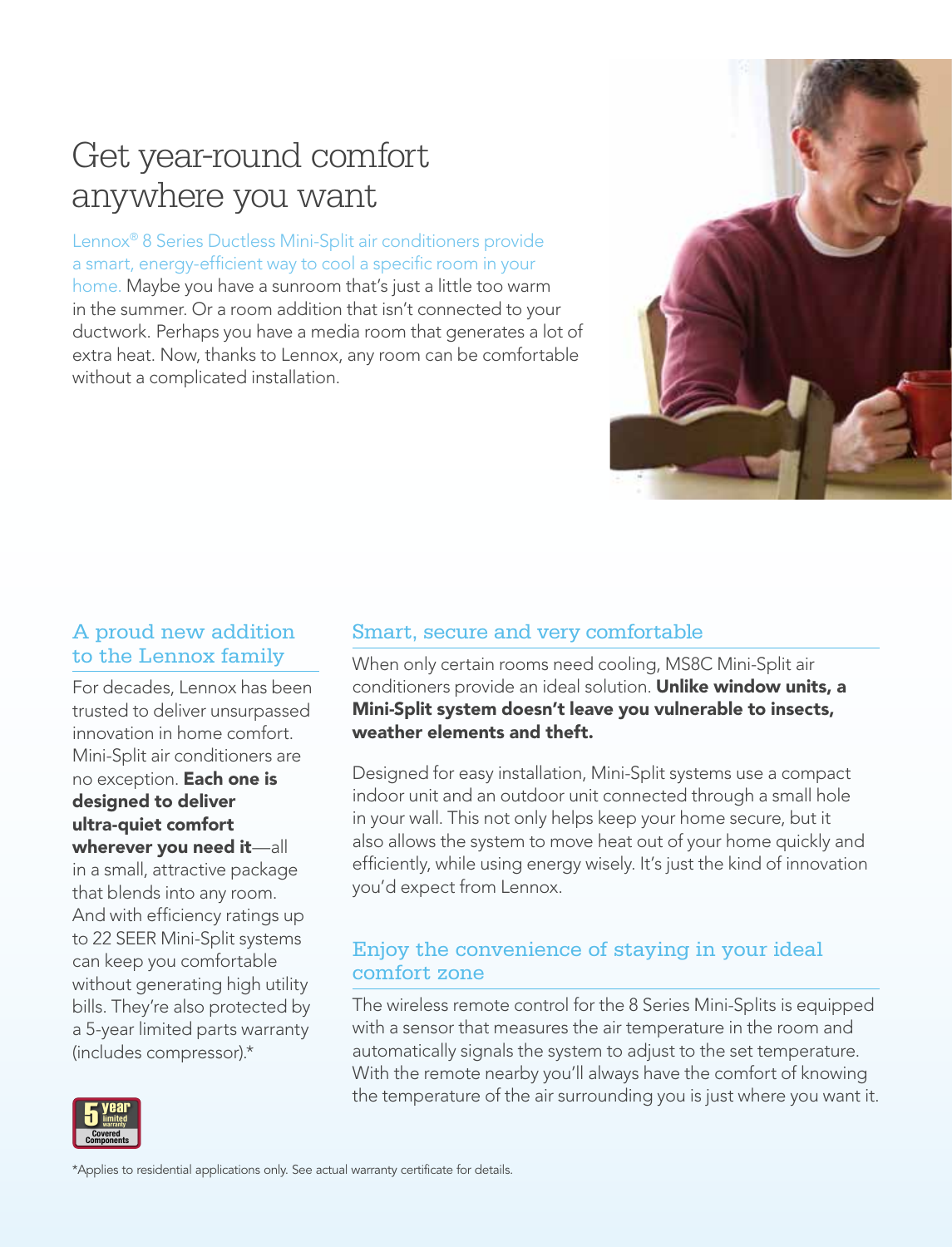

anywhere

#### A lot of comfort without a lot of noise

Every Mini-Split system creates an environment that is as quiet as it is comfortable. Considering a whisper is 20 decibels and light rainfall is 30 dB, Mini-Split air conditioners, with indoor sound levels as low as 26 dB and outdoor levels as low as 50 dB, are hardly noticeable\*\*. But the crisp, refreshing air is hard to miss.

#### Slow and steady keeps it efficient

Lennox Mini-Split systems use advanced inverter technology that keeps cooled air flowing without the typical stops and starts associated with conventional systems. The digital inverter acts as the brains of the system, sending signals to the compressor motor to step up or decrease speed based on changes in temperature outside and inside rooms. As speed is adjusted, a magnetic field controls the motor's rotation, assuring perfectly smooth operation at all times. This exceptionally high precision offers greater energy efficiency and minimal temperature swings.

#### Lennox® 8 Series Mini-Split systems work great in any room

- Sunrooms
- Media rooms
- Room additions/ Bonus rooms
- Home offices
- Upstairs bedrooms